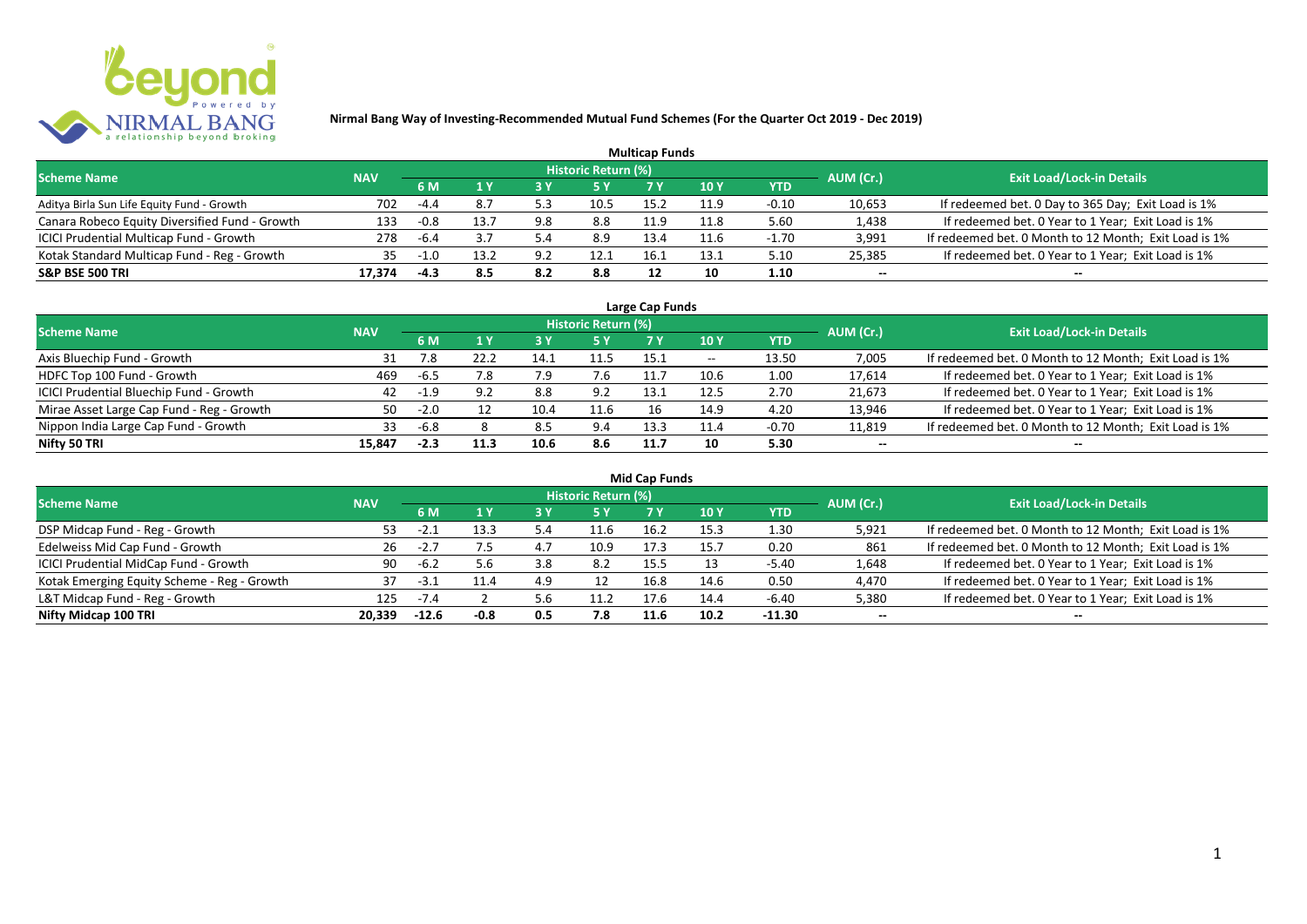

| Large & Midcap                                   |            |        |     |      |                            |      |      |         |           |                                                    |  |  |  |
|--------------------------------------------------|------------|--------|-----|------|----------------------------|------|------|---------|-----------|----------------------------------------------------|--|--|--|
| <b>Scheme Name</b>                               | <b>NAV</b> |        |     |      | <b>Historic Return (%)</b> |      |      |         | AUM (Cr.) | <b>Exit Load/Lock-in Details</b>                   |  |  |  |
|                                                  |            | 6 M    |     |      | 5 Y                        |      |      | YTD     |           |                                                    |  |  |  |
| Canara Robeco Emerging Equities - Growth         | 90         | -44    |     |      | 12.8                       | 19.9 | 18.4 | 0.70    | 4.980     | If redeemed bet. 0 Year to 1 Year; Exit Load is 1% |  |  |  |
| Invesco India Growth Opportunities Fund - Growth |            |        |     | 10.1 | 10.8                       | 14.7 | 12.5 | 4.10    | 1,659     | If redeemed bet. 0 Year to 1 Year; Exit Load is 1% |  |  |  |
| Principal Emerging Bluechip Fund - Growth        | 100        | $-3.7$ |     |      | 12.3                       | 18.3 | 14.9 | $-0.80$ | 2,057     | If redeemed bet. 0 Year to 1 Year; Exit Load is 1% |  |  |  |
| NIFTY Large Midcap 250 TRI                       | 6.854      | $-6.0$ | 6.8 |      | 9.7                        | 13.5 | 11.1 | $-2.00$ | $- -$     | $- -$                                              |  |  |  |

| <b>Focused Funds</b>             |            |     |      |      |                            |      |       |      |           |                                                       |  |  |
|----------------------------------|------------|-----|------|------|----------------------------|------|-------|------|-----------|-------------------------------------------------------|--|--|
| <b>Scheme Name</b>               | <b>NAV</b> |     |      |      | <b>Historic Return (%)</b> |      |       |      | AUM (Cr.) | <b>Exit Load/Lock-in Details</b>                      |  |  |
|                                  |            | 6 M |      |      | 5 Y                        |      | 10 Y  | YTD  |           |                                                       |  |  |
| Axis Focused 25 Fund - Growth    | 29.        |     | 15.6 |      | 13.6                       | 14.9 | $- -$ | 8.50 | 7,841     | If redeemed bet. 0 Month to 12 Month; Exit Load is 1% |  |  |
| SBI Focused Equity Fund - Growth | 143        | 0.6 | 18.2 | 10.1 | 11.7                       |      |       | 7.70 | 5,127     | If redeemed bet. 0 Year to 1 Year; Exit Load is 1%    |  |  |
| <b>S&amp;P BSE 500 TRI</b>       | 17.374     |     |      | 8.2  | 8.8                        |      | 10    | 1.10 | $-$       | $-$                                                   |  |  |

| <b>Small Cap Funds</b>                         |            |         |        |                     |      |                          |       |            |           |                                                    |  |  |  |
|------------------------------------------------|------------|---------|--------|---------------------|------|--------------------------|-------|------------|-----------|----------------------------------------------------|--|--|--|
| <b>Scheme Name</b>                             | <b>NAV</b> |         |        | Historic Return (%) |      |                          |       |            | AUM (Cr.) | <b>Exit Load/Lock-in Details</b>                   |  |  |  |
|                                                |            |         |        |                     | 5 Y  | 7 Y                      | 710Y  | <b>YTD</b> |           |                                                    |  |  |  |
| Franklin India Smaller Companies Fund - Growth | 48         | -11.    |        | $-0.4$              | 8.2  | 17.4                     | 15.6  | $-8.10$    | 6,584     | If redeemed bet. 0 Year to 1 Year; Exit Load is 1% |  |  |  |
| HDFC Small Cap Fund - Growth                   | 38         | $-15.0$ | $-5.4$ | 6.2                 | 10.3 | 14.1                     | 12.4  | -11.60     | 8,845     | If redeemed bet. 0 Year to 1 Year; Exit Load is 1% |  |  |  |
| L&T Emerging Businesses Fund - Reg - Growth    | 22         | $-11.2$ | $-4.4$ |                     | 11.4 | $\overline{\phantom{a}}$ | $- -$ | $-11.90$   | 5,985     | If redeemed bet. 0 Year to 1 Year; Exit Load is 1% |  |  |  |
| SBI Small Cap Fund - Growth                    | 51         |         | 8.8    | 9.6                 | 16.5 | 22.9                     | 17.7  | 1.30       | 2,413     | If redeemed bet. 0 Year to 1 Year; Exit Load is 1% |  |  |  |
| Nifty Smallcap 100 TRI                         | 6.617      | $-18.3$ | $-5.3$ | -4.5                | 2.6  |                          | 6.7   | $-15.50$   | $- -$     | --                                                 |  |  |  |

## **ELSS Schemes (Tax Saving u/s 80-C)**

| <b>Scheme Name</b>                            | <b>NAV</b> |        |      | <b>Historic Return (%)</b> |           |       |                          |         | AUM (Cr.) | <b>Exit Load/Lock-in Details</b> |
|-----------------------------------------------|------------|--------|------|----------------------------|-----------|-------|--------------------------|---------|-----------|----------------------------------|
|                                               |            | 6 M    |      |                            | <b>5Y</b> | 7 V   | <b>10Y</b>               | YTD     |           |                                  |
| Aditya Birla Sun Life Tax Relief 96 - Growth  | 30         | -6.1   |      | b.7                        | 10.9      | 15.2  | 11.6                     | $-3.60$ | 8,562     | Nil                              |
| Axis Long Term Equity Fund - Growth           | 47         |        | 18.3 | 11.4                       | 12.5      | 18.3  | $\overline{\phantom{a}}$ | 8.40    | 19,236    | Nil                              |
| IDFC Tax Advantage (ELSS) Fund - Reg - Growth |            | -8.0   | 2.9  | 6.6                        |           | 13.9  | 12.4                     | $-4.20$ | 1,877     | Nil                              |
| Invesco India Tax Plan - Growth               | 50         | $-1.9$ | 8.5  | -8.1                       | 10.1      | 15    | 13.6                     | 2.10    | 859       | Nil                              |
| Mirae Asset Tax Saver Fund - Reg - Growth     | 17         | -1.3   |      |                            | $- -$     | $- -$ | $- -$                    | 4.20    | 2,306     | Nil                              |
| <b>S&amp;P BSE 200 TRI</b>                    | 5.640      | $-3.4$ | 9.6  |                            | 9.1       | 12.2  | 10.2                     | 2.40    | $- -$     | $- -$                            |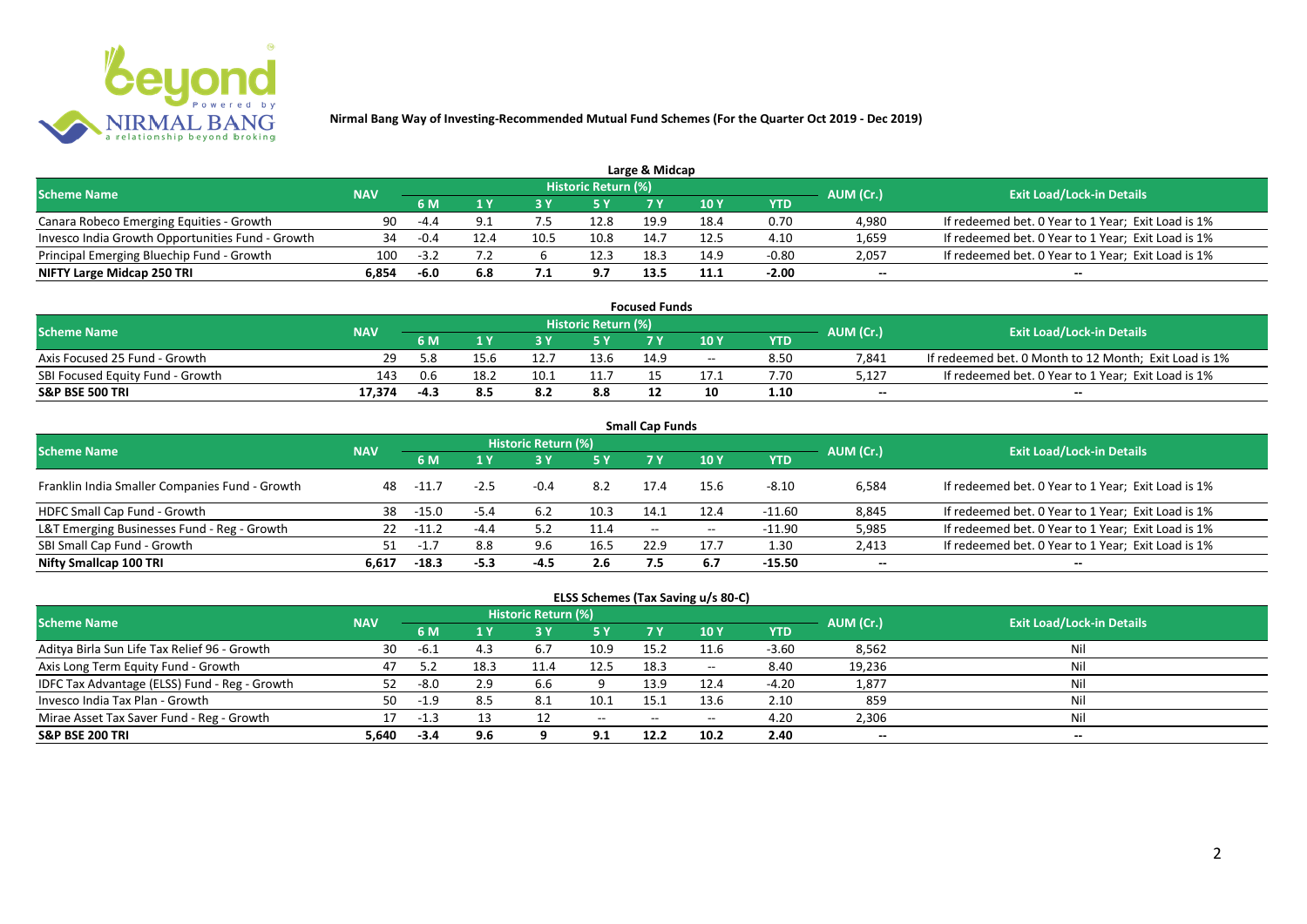

| <b>Contra/Value Fund</b>                  |            |                                        |      |                            |      |      |      |         |           |                                                    |  |  |  |
|-------------------------------------------|------------|----------------------------------------|------|----------------------------|------|------|------|---------|-----------|----------------------------------------------------|--|--|--|
| <b>Scheme Name</b>                        | <b>NAV</b> |                                        |      | <b>Historic Return (%)</b> |      |      |      |         | AUM (Cr.) | <b>Exit Load/Lock-in Details</b>                   |  |  |  |
|                                           |            | 7 V<br><b>10Y</b><br><b>5 Y</b><br>6 M |      | YTD                        |      |      |      |         |           |                                                    |  |  |  |
| Kotak India EQ Contra Fund - Reg - Growth | 52         | -1.3                                   | 10.5 | 10.2                       | 10.1 | 12.7 | 11.1 | 3.90    | 819       | If redeemed bet. 0 Year to 1 Year; Exit Load is 1% |  |  |  |
| Invesco India Contra Fund - Growth        | 46         | -4.4                                   | 6.3  | 8.7                        | 11.1 | 15.  | 12.8 | $-0.80$ | 3,992     | If redeemed bet. 0 Year to 1 Year; Exit Load is 1% |  |  |  |
| UTI Value Opportunities Fund - Growth     | 59.        | $-3.7$                                 | 6.9  |                            | 5.5  | 9.8  | 10.2 | 1.60    | 4,181     | If redeemed bet. 0 Year to 1 Year; Exit Load is 1% |  |  |  |
| Nippon India Value Fund - Growth          |            | $-4.2$                                 | 10.9 | 6.6                        | 9.3  | 12.1 | 10.8 | 0.10    | 2,902     | If redeemed bet. 0 Year to 1 Year; Exit Load is 1% |  |  |  |
| <b>S&amp;P BSE 500 TRI</b>                | 17.374     | $-4.3$                                 | 8.5  | 8.2                        | 8.8  |      | 10   | 1.10    | $- -$     | $- -$                                              |  |  |  |

| Sector/Thematic                                                           |            |        |                  |                            |      |           |            |            |           |                                                    |  |  |  |
|---------------------------------------------------------------------------|------------|--------|------------------|----------------------------|------|-----------|------------|------------|-----------|----------------------------------------------------|--|--|--|
| Scheme Name                                                               | <b>NAV</b> |        |                  | <b>Historic Return (%)</b> |      |           |            |            | AUM (Cr.) | <b>Exit Load/Lock-in Details</b>                   |  |  |  |
|                                                                           |            | 6 M    | $\overline{1}$ Y | <b>3 Y</b>                 | 5Y   | <b>7Y</b> | <b>10Y</b> | <b>YTD</b> |           |                                                    |  |  |  |
| Canara Robeco Consumer Trends Fund - Reg -<br>Growth                      | 40         | 3.4    | 21.9             | 11                         | 13.5 | 15.3      | 14.7       | 7.10       | 354       | If redeemed bet. 0 Year to 1 Year; Exit Load is 1% |  |  |  |
| Mirae Asset Great Consumer Fund - Growth                                  | 35         | 1.3    | 15.8             | 12.4                       | 12.4 | 15.9      | $- -$      | 2.30       | 804       | If redeemed bet. 0 Year to 1 Year; Exit Load is 1% |  |  |  |
| ICICI Prudential Technology Fund - Growth                                 | 58         | $-3.7$ | $-2.4$           | 14.5                       |      | 16.9      | 17.3       | 2.70       | 450       | If redeemed bet. 0 Day to 15 Day; Exit Load is 1%  |  |  |  |
| Nippon Pharma Fund - Growth                                               | #N/A       | #N/A   | #N/A             | #N/A                       | #N/A | #N/A      | #N/A       | #N/A       | #N/A      | #N/A                                               |  |  |  |
| ICICI Prudential Banking and Financial Services Fund -<br>Retail - Growth | 63         | $-5.0$ | 18.9             | 10.8                       | 14.5 | 17.6      | 16.1       | 2.90       | 3,102     | If redeemed bet. 0 Day to 15 Day; Exit Load is 1%  |  |  |  |
| <b>S&amp;P BSE 500 TRI</b>                                                | 17.374     | $-4.3$ | 8.5              | 8.2                        | 8.8  | 12        | 10         | 1.10       | $- -$     | $- -$                                              |  |  |  |

| <b>Dynamic Asset Allocation Funds</b>            |            |        |      |                            |       |                          |               |      |           |                                                         |  |  |  |
|--------------------------------------------------|------------|--------|------|----------------------------|-------|--------------------------|---------------|------|-----------|---------------------------------------------------------|--|--|--|
| <b>Scheme Name</b>                               | <b>NAV</b> |        |      | <b>Historic Return (%)</b> |       |                          |               |      | AUM (Cr.) | <b>Exit Load/Lock-in Details</b>                        |  |  |  |
|                                                  |            | 6 M    | 1 Y  | <b>3 Y</b>                 | 5 Y   | <b>7Y</b>                | $\sqrt{10}$ Y | YTD  |           |                                                         |  |  |  |
| ICICI Prudential Balanced Advantage Fund - Reg - | 36         |        | 11.2 | 7.6                        |       | 12.1                     |               | 5.10 | 27,468    | If redeemed bet. 0 Year to 1 Year; Exit Load is 1%      |  |  |  |
| Growth                                           |            |        |      |                            |       |                          |               |      |           |                                                         |  |  |  |
| Invesco India Dynamic Equity Fund - Growth       | 29         | 0.9    |      |                            |       | 11.8                     | 10.6          | 5.20 | 908       | If redeemed bet. 0 Month to 3 Month; Exit Load is 0.25% |  |  |  |
| Nippon India Balanced Advantage Fund - Growth    | 90         | $-0.8$ | 7.9  |                            | 8.4   | 11.5                     | 10.6          | 3.80 | 2,314     | If redeemed bet. 0 Month to 12 Month; Exit Load is 1%   |  |  |  |
| SBI Dynamic Asset Allocation Fund - Reg - Growth | 13         | $-0.8$ |      |                            | $- -$ | $\overline{\phantom{a}}$ | $- -$         | 1.80 | 683       | If redeemed bet. 0 Month to 12 Month; Exit Load is 1%   |  |  |  |
| NIFTY 50 Hybrid Composite Debt 65:35 Index       | 10,008     | 1.0    | 12.5 | 9.5                        | 8.9   | 10.7                     | 9.6           | 6.70 | $- -$     | $- -$                                                   |  |  |  |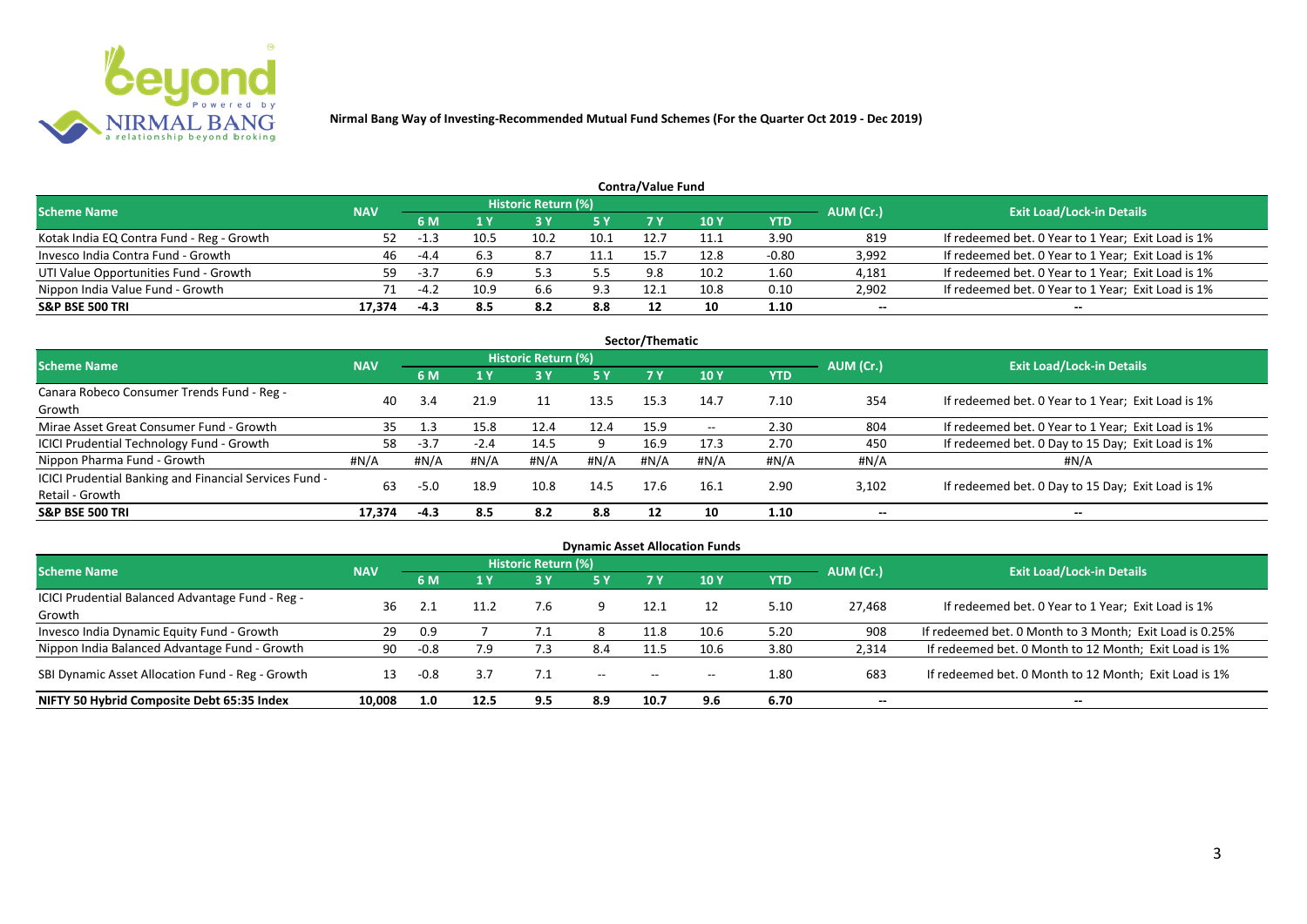

| <b>Hybrid Aggressive</b> |            |      |     |               |                            |       |            |        |                                                       |  |  |  |  |
|--------------------------|------------|------|-----|---------------|----------------------------|-------|------------|--------|-------------------------------------------------------|--|--|--|--|
|                          |            |      |     |               |                            |       |            |        | <b>Exit Load/Lock-in Details</b>                      |  |  |  |  |
|                          | 6 M        | 1 Y  |     | 5 Y           |                            | 10 Y  | <b>YTD</b> |        |                                                       |  |  |  |  |
| 53                       | ـ - ٹ      | 9.3  | 4.7 | 5.2           | 9.5                        | 8.8   | 2.40       | 21,076 | If redeemed bet. 0 Year to 1 Year; Exit Load is 1%    |  |  |  |  |
| 129                      | $-4.1$     | 6.1  | 6.7 | 9.2           | 13.6                       | 13.2  | 1.10       | 23,288 | If redeemed bet. 0 Year to 1 Year; Exit Load is 1%    |  |  |  |  |
| 15                       | -1.5       |      | 8.8 | $\sim$ $\sim$ | $- -$                      | $- -$ | 3.90       | 2,429  | If redeemed bet. 0 Year to 1 Year; Exit Load is 1%    |  |  |  |  |
| 138                      | 3.5        | 15.9 | 8.9 | 10.7          | 14.7                       | 11.8  | 7.80       | 29,354 | If redeemed bet. 0 Month to 12 Month; Exit Load is 1% |  |  |  |  |
| 159                      |            |      | 7.8 | 9.7           | 12.9                       | 12.2  | 5.60       | 2,488  | If redeemed bet. 0 Year to 1 Year; Exit Load is 1%    |  |  |  |  |
| 10,008                   | 1.0        | 12.5 | 9.5 | 8.9           | 10.7                       | 9.6   | 6.70       | $- -$  | --                                                    |  |  |  |  |
|                          | <b>NAV</b> |      |     |               | <b>Historic Return (%)</b> |       |            |        | AUM (Cr.)                                             |  |  |  |  |

| <b>Arbitrage Fund</b>                      |            |     |     |                            |                  |  |     |      |           |                                                         |  |  |  |
|--------------------------------------------|------------|-----|-----|----------------------------|------------------|--|-----|------|-----------|---------------------------------------------------------|--|--|--|
| <b>Scheme Name</b>                         | <b>NAV</b> |     |     | <b>Historic Return (%)</b> |                  |  |     |      | AUM (Cr.) | <b>Exit Load/Lock-in Details</b>                        |  |  |  |
|                                            |            | L M | : M | 6 M                        | $\overline{1}$ Y |  |     | YTD  |           |                                                         |  |  |  |
| IDFC Arbitrage Fund - Reg - Growth         | 24         |     |     | 6.9                        | 6.4              |  | b.1 | 6.60 | 9,198     | If redeemed bet. 0 Month to 1 Month; Exit Load is 0.25% |  |  |  |
| Kotak Equity Arbitrage Fund - Reg - Growth |            | 4.6 |     | 6.8                        |                  |  |     | 6.30 | 15,630    | If redeemed bet. 0 Day to 30 Day; Exit Load is 0.25%    |  |  |  |
| Nippon India Arbitrage Fund - Growth       |            |     |     | 6.8                        | 6.4              |  |     | 6.50 | 8,937     | If redeemed bet. 0 Month to 1 Month; Exit Load is 0.25% |  |  |  |

|                                          |            |      |     |                            |        | <b>Equity Saver</b> |       |            |           |                                                       |
|------------------------------------------|------------|------|-----|----------------------------|--------|---------------------|-------|------------|-----------|-------------------------------------------------------|
| <b>Scheme Name</b>                       | <b>NAV</b> |      |     | <b>Historic Return (%)</b> |        |                     |       |            | AUM (Cr.) | <b>Exit Load/Lock-in Details</b>                      |
|                                          |            | 6 M  |     |                            | 5 Y    | 7V                  | 10Y   | <b>YTD</b> |           |                                                       |
| Axis Equity Saver Fund - Reg - Growth    | 13         |      | 9.8 |                            | $  \,$ | $- -$               | $- -$ | 5.70       | 765       | If redeemed bet. 0 Month to 12 Month; Exit Load is 1% |
| <b>HDFC Equity Savings Fund - Growth</b> |            | -0.5 | 5.6 | 6.3                        |        |                     | 8.9   | 3.00       | 4,823     | If redeemed bet. 0 Year to 1 Year; Exit Load is 1%    |
| Kotak Equity Savings Fund - Reg - Growth | 14         |      |     |                            | 7.6    | $- -$               | $- -$ | 4.00       | 1,950     | If redeemed bet. 0 Year to 1 Year; Exit Load is 1%    |
| CRISIL Hybrid 50+50 - Moderate Index*    | $- -$      |      |     |                            |        | --                  | $- -$ | $- -$      | $- -$     | $- -$                                                 |

|                                    |            |     |     |                     |     | Liauid Funds             |            |                 |           |                                  |
|------------------------------------|------------|-----|-----|---------------------|-----|--------------------------|------------|-----------------|-----------|----------------------------------|
| <b>Scheme Name</b>                 | <b>NAV</b> |     |     | Historic Return (%) |     |                          | <b>YTM</b> | Avg             | AUM (Cr.) | <b>Exit Load/Lock-in Details</b> |
|                                    |            | 1 W | ! W | 1 M                 | 3 M | 1Y                       |            | <b>Maturity</b> |           |                                  |
| Axis Liquid Fund - Growth          | 2.137      | 6.0 | 6.4 |                     |     |                          | 5.59       | 0.10            | 29,296    | Nil                              |
| IDFC Cash Fund - Reg - Growth      | 2.333      | 5.6 |     |                     | 5.8 | 6.9                      | 5.44       | 0.07            | 12,065    | Nil                              |
| Kotak Liquid Scheme - Reg - Growth | 3.901      | 5.8 |     |                     | 5.8 |                          | 5.62       | 0.10            | 31,996    | Ni                               |
| <b>CRISIL Liquid Fund Index</b>    | $- -$      | 6.0 | 6.6 |                     | 6.3 | $\overline{\phantom{a}}$ | $- -$      | $-$             | $-$       | $-$                              |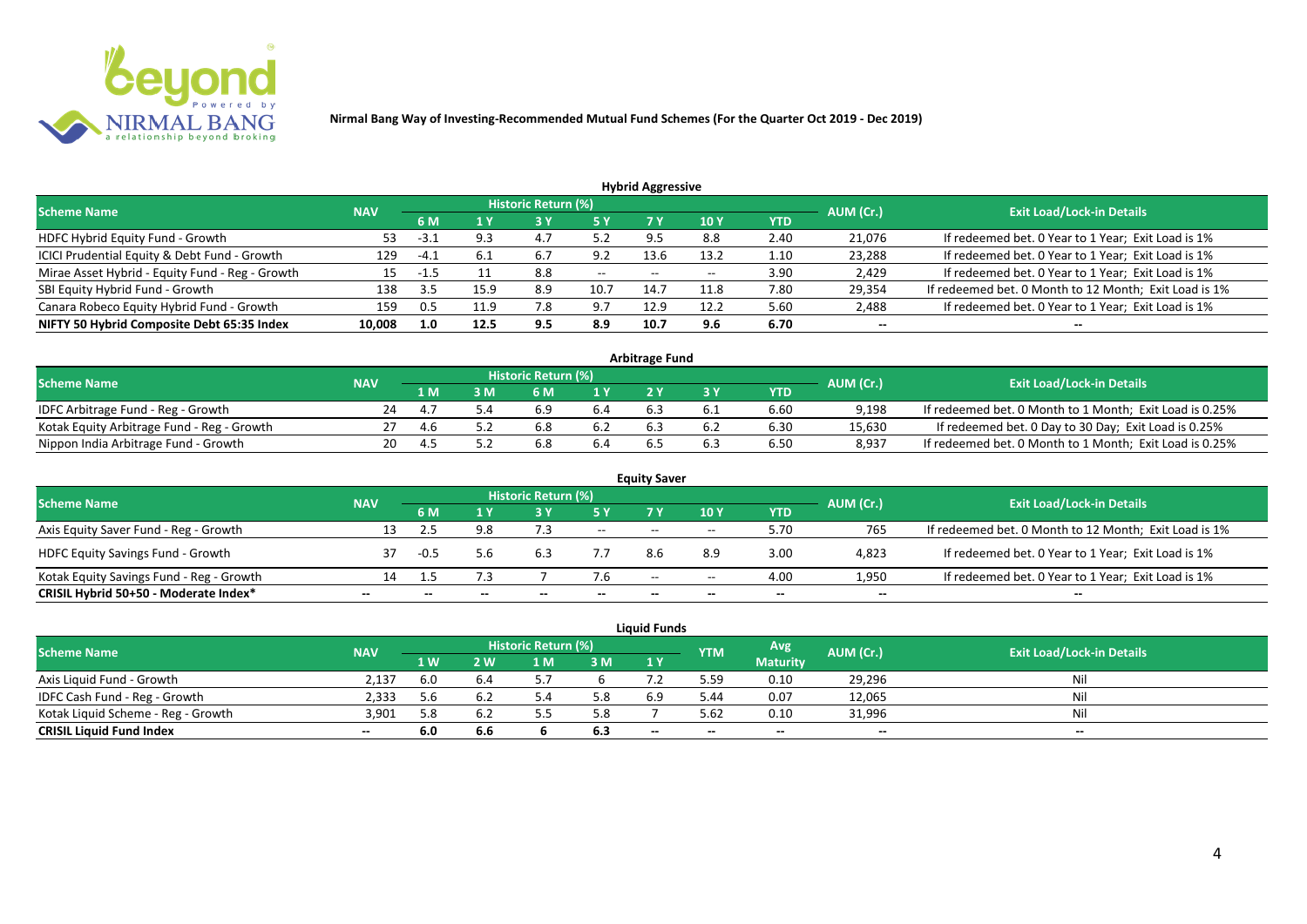

|                                               |            |     |     |                     |       | <b>Ultra Short Fund</b> |                          |                 |                          |                                  |
|-----------------------------------------------|------------|-----|-----|---------------------|-------|-------------------------|--------------------------|-----------------|--------------------------|----------------------------------|
| <b>Scheme Name</b>                            | <b>NAV</b> |     |     | Historic Return (%) |       |                         | <b>YTM</b>               | Avg             | AUM (Cr.)                | <b>Exit Load/Lock-in Details</b> |
|                                               |            | 1 M | ዩ M | 6 M                 | 1 Y   | 73 Y                    |                          | <b>Maturity</b> |                          |                                  |
| IDFC Ultra Short Term Fund - Reg - Growth     |            | 6.5 |     |                     | 8.6   | $- -$                   | 6.15                     | 0.45            | 3,668                    | Nil                              |
| Sundaram Ultra Short Term Fund - Reg - Growth | 10         |     |     | $- -$               | $- -$ | $- -$                   | 6.05                     | 0.43            | 192                      | Nil                              |
| L&T Ultra Short Term Fund - Growth            |            | b.3 |     | $\mathbf{b}$        | 8.2   |                         | 6.02                     | $\sim$ $\sim$   | 2.462                    | Nil                              |
| <b>NIFTY Ultra Short Duration Debt Index</b>  | 3,940      | 6.5 | 7.6 |                     | 8.4   |                         | $\overline{\phantom{a}}$ | $-$             | $\overline{\phantom{a}}$ | $-$                              |

|                                                            |            |     |     |                            |                          | <b>Money Market Fund</b> |            |                 |           |                                  |
|------------------------------------------------------------|------------|-----|-----|----------------------------|--------------------------|--------------------------|------------|-----------------|-----------|----------------------------------|
| <b>Scheme Name</b>                                         | <b>NAV</b> |     |     | <b>Historic Return (%)</b> |                          |                          | <b>YTM</b> | Avg             | AUM (Cr.) | <b>Exit Load/Lock-in Details</b> |
|                                                            |            | 1 M | 3 M | <b>6 M</b>                 | 1Y                       | 3Y                       |            | <b>Maturity</b> |           |                                  |
| Aditya Birla Sun Life Money Manager Fund - Reg -<br>Growth | 261        | 6.5 |     | 8.2                        | 8.7                      | 7.6                      | 6.04       | 0.45            | 12,746    | Nil                              |
| Franklin India Savings Fund - Growth                       | 36         | 7.0 |     | 8.6                        |                          |                          |            | 0.62            | 2,899     | Nil                              |
| Nippon India Money Market Fund - Growth                    | 2,945      | 7.0 |     | 8.2                        | 8.7                      | 7.6                      | 6.11       | 0.38            | 3,074     | Nil                              |
| <b>CRISIL Liquid Fund Index</b>                            | $- -$      | 6.0 | 6.3 | 6.8                        | $\overline{\phantom{a}}$ | $-$                      |            | $- -$           | $- -$     | $- -$                            |

|                                                 |            |      |     |                     |      | <b>Short Term Fund</b> |            |                 |           |                                  |
|-------------------------------------------------|------------|------|-----|---------------------|------|------------------------|------------|-----------------|-----------|----------------------------------|
| <b>Scheme Name</b>                              | <b>NAV</b> |      |     | Historic Return (%) |      |                        | <b>YTM</b> | Avg             | AUM (Cr.) | <b>Exit Load/Lock-in Details</b> |
|                                                 |            | 1 M. | 3 M | 6 M                 | 1Y   | <b>3 Y</b>             |            | <b>Maturity</b> |           |                                  |
| Axis Short Term Fund - Growth                   |            |      | 9.3 | 9.7                 | 10.2 |                        |            | 2.50            | 2,154     | Nil                              |
| HDFC Short Term Debt Fund - Growth              |            | 4.4  |     | 9.5                 | 10.1 |                        | 7.45       | $- -$           | 8,296     | Nil                              |
| IDFC Bond Fund - Short Term Plan - Reg - Growth | 40         | 4.2  |     | 9.6                 | 10.7 |                        | 6.96       | 2.12            | 9,643     | Nil                              |
| Kotak Bond Short Term Plan - Reg - Growth       | 37         | 4.4  | 8.8 | 9.6                 | 10.4 | 6.9                    | 7.51       | 2.60            | 9,607     | Nil                              |
| L&T Short Term Bond Fund - Reg - Growth         |            | 4.8  | 9.4 | $Q$ 5               | 10.2 |                        | 6.95       | $- -$           | 4,330     | Nil                              |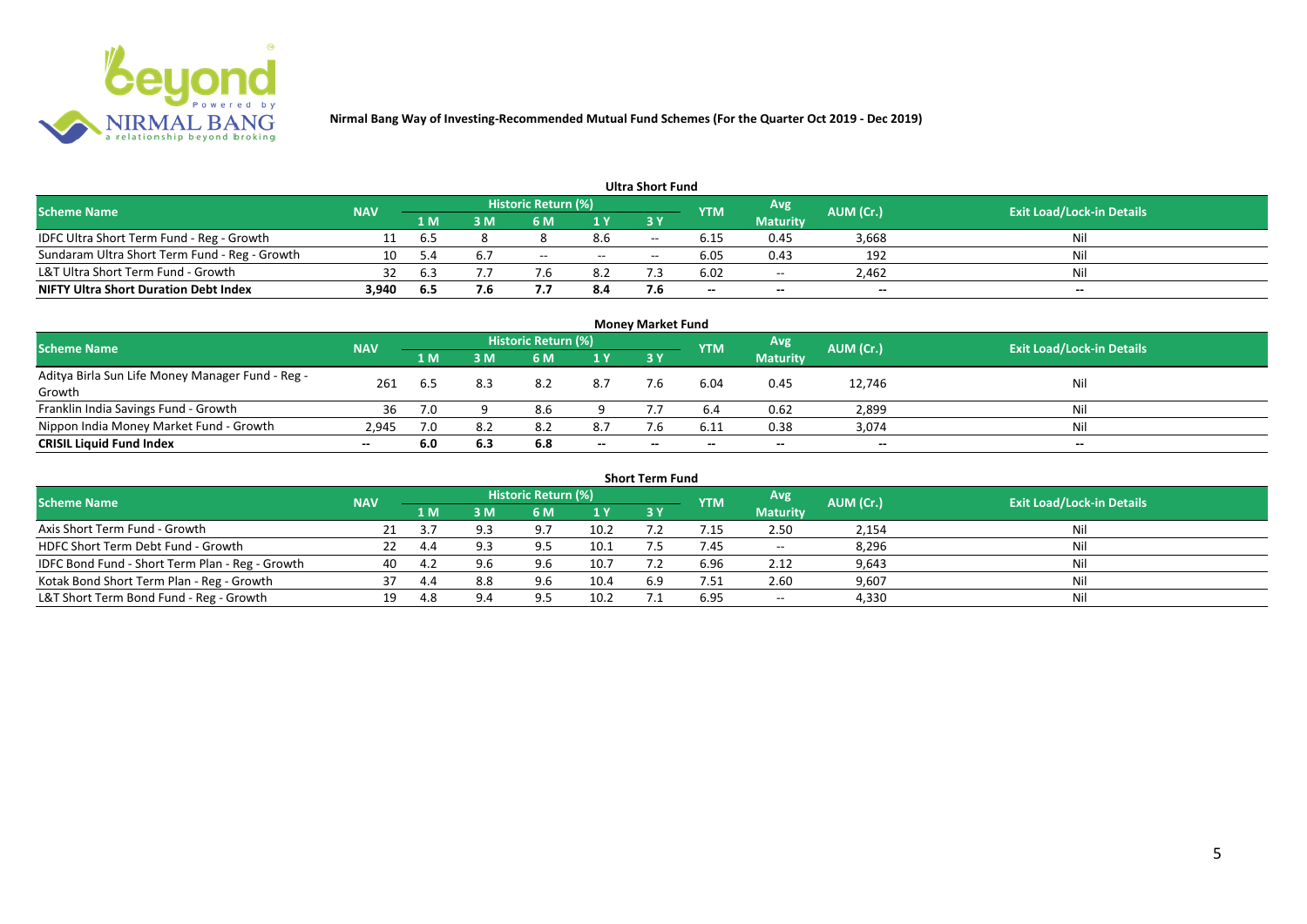

|                                           |                                                                      |     |                                  |     |     | <b>Low Duration Fund</b> |      |                 |       |     |
|-------------------------------------------|----------------------------------------------------------------------|-----|----------------------------------|-----|-----|--------------------------|------|-----------------|-------|-----|
| <b>Scheme Name</b>                        | Historic Return (%)<br>Avg'<br>AUM (Cr.)<br><b>NAV</b><br><b>YTM</b> |     | <b>Exit Load/Lock-in Details</b> |     |     |                          |      |                 |       |     |
|                                           |                                                                      | 1 M | 3 M                              | 6 M | 1 Y | 3 Y                      |      | <b>Maturity</b> |       |     |
| Axis Treasury Advantage Fund - Growth     | 2.185                                                                | 6.0 |                                  | 8.8 | 9.2 |                          | b.b  | 0.83            | 1,925 | Nil |
| Canara Robeco Savings Fund - Reg - Growth |                                                                      | 6.0 |                                  |     | 8.7 |                          | 6.33 | $- -$           | 1,061 | Nil |
| IDFC Low Duration Fund - Reg - Growth     |                                                                      | 59  |                                  | 8.4 | 8.9 |                          | 6.35 | 0.81            | 4,587 | Nil |

| <b>Banking &amp; PSU Bond Funds</b>            |            |     |      |                            |      |     |            |                 |           |                                  |  |  |  |  |
|------------------------------------------------|------------|-----|------|----------------------------|------|-----|------------|-----------------|-----------|----------------------------------|--|--|--|--|
| Scheme Name                                    | <b>NAV</b> |     |      | <b>Historic Return (%)</b> |      |     | <b>YTM</b> | Avg             | AUM (Cr.) | <b>Exit Load/Lock-in Details</b> |  |  |  |  |
|                                                |            | 1 M | : M  |                            |      | 3 Y |            | <b>Maturity</b> |           |                                  |  |  |  |  |
| HDFC Banking and PSU Debt Fund - Reg - Growth  |            |     |      |                            |      |     | 7.79       | $- -$           | 3.572     | Nil                              |  |  |  |  |
| Kotak Banking and PSU Debt Fund - Reg - Growth |            |     |      |                            | 11.8 |     |            | 3.61            | 2.621     | Nil                              |  |  |  |  |
| IDFC Banking & PSU Debt Fund - Reg - Growth    |            | 2.8 | 10.5 |                            |      |     | '.16       | 3.39            | 9,183     | Nil                              |  |  |  |  |

| <b>Corporate Bond Funds</b>                         |            |      |                                   |      |                |     |      |                 |           |                                                        |  |  |  |
|-----------------------------------------------------|------------|------|-----------------------------------|------|----------------|-----|------|-----------------|-----------|--------------------------------------------------------|--|--|--|
| <b>Scheme Name</b>                                  | <b>NAV</b> |      | Historic Return (%)<br>Avg<br>YTM |      |                |     |      |                 | AUM (Cr.) | <b>Exit Load/Lock-in Details</b>                       |  |  |  |
|                                                     |            | 1 M  | I M                               | 6 M  | 1 <sub>Y</sub> | 3 Y |      | <b>Maturity</b> |           |                                                        |  |  |  |
| ICICI Prudential Corporate Bond Fund - Reg - Growth | 20         | -4.9 | 8.8                               | 9.6  | 10.1           |     | 7.22 | 2.28            | 9,002     | Nil                                                    |  |  |  |
| L&T Triple Ace Bond Fund - Reg - Growth             | 50.        | -6.6 |                                   | 15.7 | 14.5           | 6.3 | 7.62 | $- -$           | 1,616     | If redeemed bet. 0 Month to 3 Month; Exit Load is 0.5% |  |  |  |
| Kotak Corporate Bond Fund - Std - Growth            | 2.595      |      |                                   | a.   | 10.1           |     |      | 1.59            | 2,448     | Nil                                                    |  |  |  |

|                                            |            |     |     |                            |     | <b>Credit Risk Fund</b> |            |                 |           |                                                           |
|--------------------------------------------|------------|-----|-----|----------------------------|-----|-------------------------|------------|-----------------|-----------|-----------------------------------------------------------|
| <b>Scheme Name</b>                         | <b>NAV</b> |     |     | <b>Historic Return (%)</b> |     |                         | <b>YTM</b> | Avg.            | AUM (Cr.) | <b>Exit Load/Lock-in Details</b>                          |
|                                            |            | 1 M | 3 M | 6 M                        | 1 Y | 3Y                      |            | <b>Maturity</b> |           |                                                           |
| ICICI Prudential Credit Risk Fund - Growth | 21         | 7.9 | 8.6 | 8.4                        | 9.1 |                         | 10.29      | 1.78            | 10,918    | If redeemed bet. 0 Year to 1 Year; Exit Load is 1%        |
| Kotak Credit Risk Fund - Reg - Growth      |            | 5.5 |     | 8.8                        | 8.9 | 6.9                     | 9.78       | 2.57            | 4,736     | If redeemed bet. 0 Year to 1 Year; Exit Load is 1%        |
|                                            |            |     |     |                            |     |                         |            |                 |           | If redeemed bet. 0 Month to 12 Month; Exit Load is 3%, If |
| SBI Credit Risk Fund - Growth              |            |     |     |                            |     | 6.5                     | 9.69       | 2.42            | 5,239     | redeemed bet. 12 Month to 24 Month; Exit Load is 1.5%, If |
|                                            |            |     |     |                            |     |                         |            |                 |           | redeemed bet. 24 Month to 36 Month; Exit Load is 0.75%    |